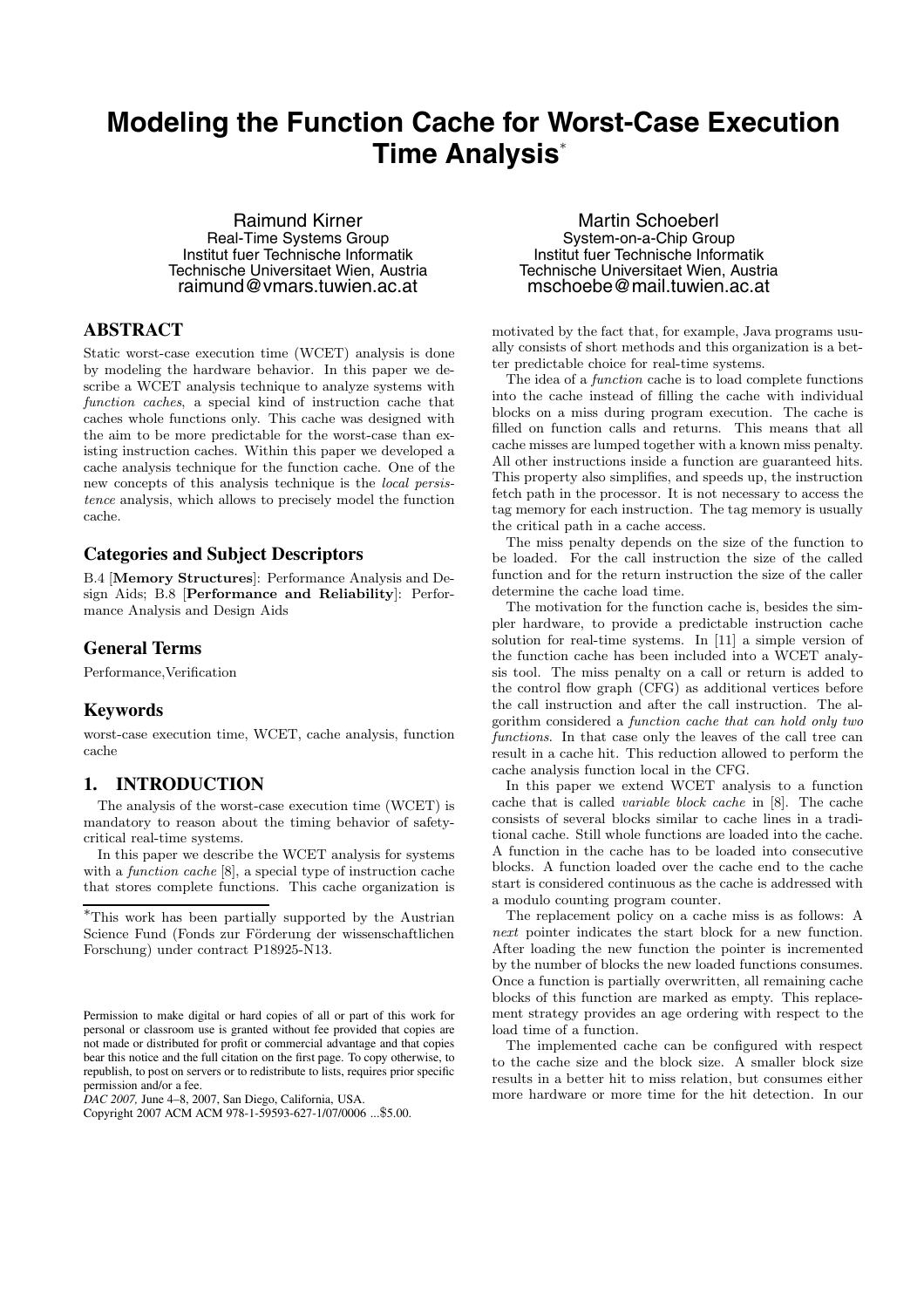

**Figure 1: Update of the function cache. The left scenario shows the cache state update in case that the access to function B is a hit (no change). The right scenario shows the cache state update in case that the access to function B is a miss (function C is removed).**

example we use a 4 KB function cache with 16 blocks.

The proposed cache was first introduced by Schöberl and already implemented in hardware for the Java processor JOP [9] and named *method cache* [8]. However, the concept can also be applied to a standard RISC processor programmed in C/C++. The only restrictions are that no jumps into a function and out of a function are allowed. The cache handling is part of the call and return instruction. Furthermore, the length of the function needs to be stored in the executable. A convenient place to store this information is one word before the function.

## **2. MODELLING THE FUNCTION CACHE**

In this section we describe how we model the function cache for WCET analysis. Lets assume that the function cache has n cache lines;  $L$  is the set of cache lines.  $F$  is the set of functions of the program to be analyzed. Each function  $f \in F$  is divided into a set  $C_f$  of code fractions by the size of a cache line:  $|C_f| = \lceil \frac{size(f)}{size(\text{cache line})} \rceil$ . The set of all code fractions of the program is denoted as C:  $C = \bigcup_{f \in F} C_f.$ 

A function reference is a function that maps a function identifier to its memory blocks:  $FR : ID \mapsto F$ .

# **2.1 Concrete Cache Semantics**

To compare the cache model with the informal description given in Section 1, we first discuss the concrete cache semantics more formally. To enable a cache analysis algorithm that is similar to others described in the literature, we represent the cache in a different, but logically equivalent. form: instead of using a *next* pointer to determine the position where replacement is done, we arrange the cache blocks according to their age of loading. Thus, when a replacement is done, the new blocks are added at the place of youngest age. All already loaded blocks are shifted towards the oldest age.

To model the cache state we define  $C'$  as the set of code fractions  $C$  extended with the element  $\bot$  to indicate a cache line with no valid content:  $C' = C \cup \bot$ . Now we define the concrete state of the cache as  $S_c : L \mapsto$  $C' \mid \forall \ell \in L, \forall f \in F$ .  $S_c(\ell) \in C_f \rightarrow (\forall m \in C_f, \exists \ell' \in L. m = S_c(\ell')).$ The condition of the concrete cache state expresses the fact

that a function is either loaded completely into the cache or, in the other case, none of its blocks are loaded.

The state of the function cache is updated each time a function reference *FR* occurs (call or return instruction). The update is described by the *update function*  $U : S_c \times$  $FR \mapsto S_c$ , which uses *least recently loaded* (LRL) as replacement policy. The LRL replacement of also called FIFO (first in, first out). An intuitive understanding of how  $\mathcal U$  is defined is intended by the examples of cache updates given in Figure 1.

#### **2.2 Abstract Cache Semantics**

To analyze the cache behavior we use an abstraction of the concrete cache semantics. In the abstract cache state we are able to express that multiple blocks may be potentially loaded at a certain cache line. The *abstract* cache state  $\widetilde{S}_c$  is defined as:  $\widetilde{S}_c: L \mapsto 2^C \mid \forall \ell \in L, \forall f \in F, \forall m \in \widetilde{S}_c(\ell)$ .  $m \in C_f \rightarrow$  $(\forall m' \in C_f, \exists \ell' \in L. \ m' \in S_c(\ell')).$  As with the concrete cache state, a function may be only loaded completely into the cache or, in the other case, none of its blocks are loaded.

Depending on the function reference *FR*, the *abstract update function*  $\tilde{U}$  transforms an abstract cache state into another one:  $\widetilde{\mathcal{U}}$  :  $\widetilde{S}_c \times FR \mapsto \widetilde{S}_c$ .

To get a more compact representation of the cache state, we represent all memory blocks of a function by a single block, extended with a length attribute. Figure 2 shows an example of the update of an abstract cache state. As the function  $D$  has a length of 2, the previous cache content is shifted two steps towards the older age of the cache. As function A does not fit completely into the cache anymore, it gets removed from  $\widetilde{S}_c$  when loading function D.

#### **2.3 Categorization of Cache Behavior**

Before doing the path analysis to calculate the WCET we analyze the cache behavior to classify it into five categories. These categories are described in Table 1. We do the classification of the cache behavior by data-flow analysis [1]. The classification we use is similar to the four categories of [13], but our cache analysis is different in the sense that only few instructions update the cache state (function call/return). The cache analysis in [13] is called *abstract interpretation*, but it is also a data-flow analysis.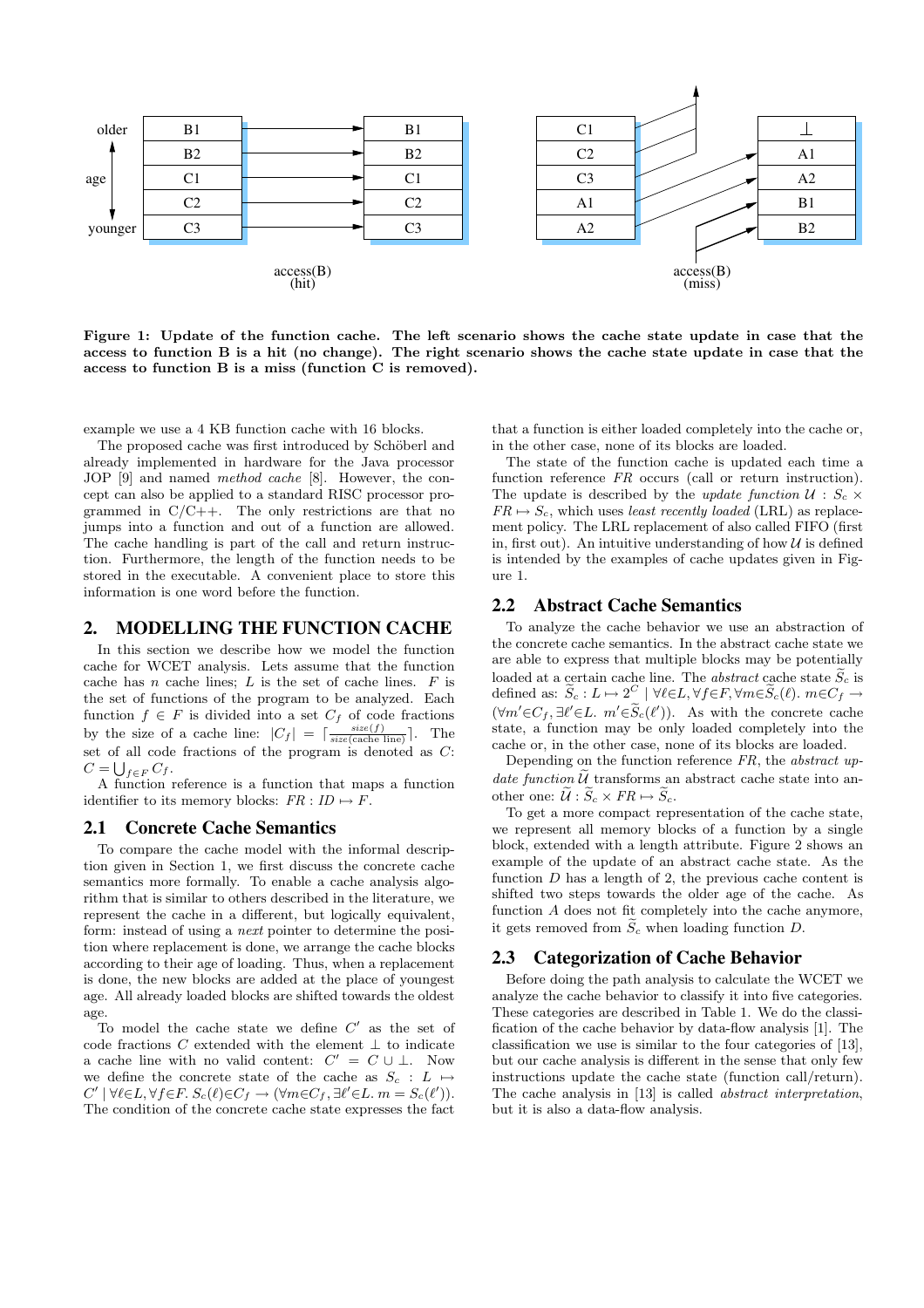| Category        | Name               | Meaning                                                                                                       |
|-----------------|--------------------|---------------------------------------------------------------------------------------------------------------|
| ah              | always hit         | Each access to the cache is a hit.                                                                            |
| am              | always miss        | Each access to the cache is a miss.                                                                           |
| gp              |                    | globally persistent   For the whole program execution, the first access is not classified, but the second all |
|                 |                    | further accesses are a hit.                                                                                   |
| $lp(\vartheta)$ | locally persistent | For each entering of a context $\vartheta$ , the first access is not classified, but the second all           |
|                 |                    | further accesses are a hit.                                                                                   |
| nc              | not classified     | The access is not classified as one of the categories above.                                                  |

**Table 1: Categorizations of Function Cache behavior**



**Figure 2: Update of abstract function cache.**

The data domain of our data-flow analysis is a lattice of finite height (derived from the abstract cache state  $\widetilde{S}_c$ ). The abstract update function as well as the join function, which is described below, are monotonic. Thus, it is guaranteed that this data-flow analysis will always terminate.

The program contexts for which we do data-flow analysis are described in Section 3. Data-flow analysis uses at each node four instances of the data domain: *IN*, *OUT*, *GEN*, and *KILL*. The content of *GEN* and *KILL* is defined by the abstract cache semantics,  $OUT$  is initialized as  $\perp$  (empty cache). The global fixpoint solution of the data-flow analysis is obtained by solving the equations of Equation 1 and  $E$ quation 2 iteratively:

$$
OUT_i = (IN_i / KILL_i) \cup GEN_i
$$
 (1)

Note that for all nodes  $i$  that do not contain a function reference (all nodes, except function calls and its return locations) we get  $KILL_i = GEN_i = ∅$  and thus  $OUT_i = IN_i$ .

Besides the update function  $\widetilde{U}$  we have to define a join function  $\widetilde{\mathcal{J}}$  to merge two or more abstract cache states:  $\tilde{\mathcal{J}}$ :  $\tilde{S}_c \times \tilde{S}_c \mapsto \tilde{S}_c$ . The extension to join more than two states is defined as follows:  $\widetilde{\mathcal{J}}(s_1,\ldots,s_n) = \widetilde{\mathcal{J}}(\widetilde{\mathcal{J}}(s_1,\ldots),s_n)$ . Assuming a node i has n predecessors  $1 \ldots n$ , the following equation is used:

$$
IN_i = \mathcal{J}(OUT_1, \dots, OUT_n) \tag{2}
$$

As in [13], to obtain the categorization of Table 1 we use four data-flow analyzes (with different definitions of  $\tilde{J}$ ). To obtain the cached functions of the combined abstract state,  $\tilde{J}$  uses either *intersection* or *union* operation. The new age of each cached function is either the *maximum* or the *minimum* age of the function. The four analyzes are defined as follows:

**Must Analysis:** calculates the function references that are guaranteed to be a cache hit.  $\tilde{\mathcal{J}}_{must}$  uses *intersection* and *maximum*. Each  $f \in FR$  is categorized as *always*  *hit* (ah), if  $\exists \ell \in L$ .  $(\widetilde{S}_c(\ell) \cap C_f) \neq \emptyset$ , where  $\widetilde{S}_c$  is the set  $IN<sub>i</sub>$  at the concrete program context i of the function reference.

- **May Analysis:** calculates the function references that may be a cache hit.  $\tilde{\mathcal{J}}_{may}$  uses *union* and *minimum*. Each  $f \in FR$  is categorized as *always miss* (am), if  $\forall \ell \in L$ .  $(\widetilde{S}_c(\ell) \cap C_f) = \emptyset$ .
- **Global Persistence Analysis:** calculates the function references where the first access of the whole program execution cannot be classified as hit or miss, but each subsequent access is guaranteed to be a hit.  $\tilde{\mathcal{J}}_{qp}$  uses *union* and *maximum*. Global persistence analysis uses an additional virtual cache line  $\ell_{\perp}$ , which holds those memory blocks of functions that could have been removed from the cache [13]. Each  $f \in FR$  is categorized as *globally persistent* (gp), if

$$
\Big(\exists \ell \neq \ell_\bot \, . \; (\widetilde{S}_c(\ell) \cap C_f) \neq \emptyset \Big) \; \wedge \; \Big( (\widetilde{S}_c(\ell_\bot) \cap C_f) = \emptyset \Big)
$$

**Local Persistence Analysis:** The local persistence analysis is a generalization of the global persistence analysis. Local persistence analysis calculates the function references where the first access for each entering of a context  $\vartheta$  cannot be classified as hit or miss, but each subsequent access within the same context  $\vartheta$  or a nested context  $\vartheta \circ \vartheta'$  is guaranteed to be a hit, as long as  $\vartheta$  is not left. Thus, global persistence analysis is the special case where the only context  $\vartheta$  considered by the analysis is the whole program. There is no special constraint of what a program context should be, as long as the contexts can be hierarchically nested. For example, a context  $\vartheta \circ \vartheta'$  is a nested context of  $\vartheta$ . Defining  $\mathcal T$  as the set of contexts and  $\tau$  as the set of context specifiers, a context  $\vartheta \in \mathcal{T}$  is thus a chain  $(\tau_1, \tau_2, \tau_3,...)$  with  $\tau_i \in \tau$ . The length of a context  $\vartheta$  is denoted as  $|\vartheta|$ , two contexts  $\vartheta_1$  and  $\vartheta_2$  are chained together by  $\vartheta_1 \circ \vartheta_2$ . If a chain of context specifiers starts with the program entry, it is called an *absolute context*; otherwise it is called a *relative context*.

 $\widetilde{\mathcal{J}}_{lp}$ , the join operation for local persistence analysis, also uses *union* and *maximum*.

Similar to global persistence analysis, local persistence analysis uses a set of additional cache lines  $\{\ell_{\perp}^{\vartheta} \mid \vartheta \in$  $\mathcal{T}_{lp}$ , where  $\mathcal{T}_{lp}$  is the context categorization for finding local persistency. Note that  $\mathcal{T}_{lp}$  may be much coarser than the contexts of the cache analysis itself (described in Section 3), especially in the case of having many contexts for the cache analysis. For example, the program representation for data-flow analysis may have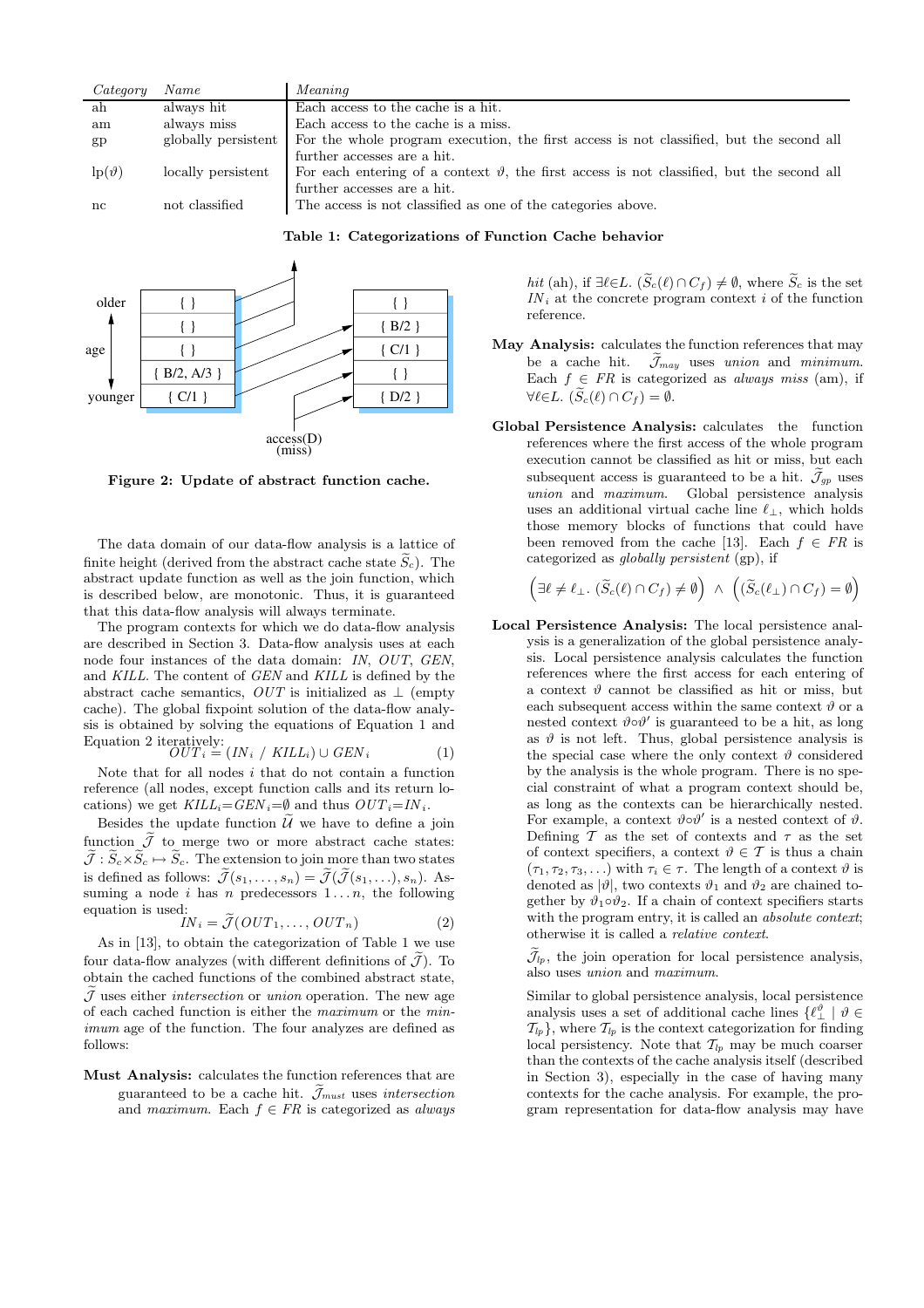100.000 contexts, but one models  $\mathcal{T}_{lp}$  with only 500 different context categories.

An example of an abstract cache state for local persistence analysis is shown in Figure 3. The bars in the area labelled "*removal contexts*" represent the cache lines  $\ell_{\perp}^{\vartheta}$ . For example,  $\ell_{\perp}^{1.1.1}$  shows that the function *D* has been removed from the cache in context *1*.*1*.*1* . Each  $f \in FR$  at context  $\vartheta'$  is categorized as *locally* 

*persistent within context*  $\vartheta$  (denoted as  $\text{lp}(\vartheta)$ ), if  $\forall \vartheta_1, \vartheta_2 \in \mathcal{T}_{lp}$ . (( $|\vartheta_2| \ge 0$ )  $\land$   $(\vartheta_1 = \vartheta' \circ \vartheta_2)$ )  $\rightarrow$  $\sigma'(\mathfrak{d}_2)) \overset{\gamma \gamma}{\rightarrow}$ 

$$
(C_f \cap \ell_{\perp}^{\vartheta_1} = \emptyset)
$$

Above definition says that a memory reference  $f$  is only locally persistent relative to context  $\vartheta$  if there is no inner scope of  $\vartheta$  where the content of this memory reference could be removed from the cache.

Furthermore, we require a local persistency to be optimal, i.e., there is no outer scope of  $\vartheta$  that also classifies for  $\text{local}$  persistence:  $\mathcal{F}^{(1, \alpha_{-1})} \setminus \mathcal{N}^{(a_{-1}, \alpha_{-1})}$ 

$$
(\forall v_1, v_2 \in \mathcal{I}_{lp}.((|v_2| \geq 1) \land (v = v_1 \circ v_2)) \rightarrow (\exists \vartheta_3 \in \mathcal{I}_{lp}.(|\vartheta_3| \geq 0) \land (C_f \cap \ell_{\perp}^{\vartheta_1} \neq \emptyset))
$$



**Figure 3: Abstract cache state for local persistence analysis.**

# **3. CONTEXTS OF THE CACHE ANALY-SIS**

In Section 2.3 we have discussed how to classify the cache behavior for different program contexts. What these program contexts are is discussed in this section.

The behavior of the function cache depends on the control flow of the program and may also differ with the call context of a function. Thus a *super graph* [6], which is the combination of the control flow graph (CFG) and the call graph (CG) of a program, is an interesting start for our purpose of cache analysis. However, to distinguish different call contexts, *inlining* is a common technique. To distinguish different instances of function calls within a loop, *unrolling* is used. With inlining and unrolling the result is a so-called *extended super graph* (ESG).

In practice, the unrolling and inlining is not done by simply duplicating the nodes of the super graph, as this explodes the program size dramatically. Instead, the super graph is virtually extended by copying only those data elements used for data-flow analysis. Further, in cache analysis it is not

effective to use techniques like the call-string approach [12] to distinguish different call contexts [5]. Instead, the typical technique for cache analysis is to distinguish between the first access and all remaining accesses [13, 2]. This technique can be applied for both, separation of loop contexts and separation of call contexts (in case of direct recursion) [13].

For a (direct) recursive function call c at context  $\vartheta$  we represent the context of the first call as  $\vartheta \circ \mathsf{C}[c]$  and all of its recursive calls as  $\vartheta \circ \mathbb{R}[c]$ . Similarly, we denote the context of the first iteration of a loop in context  $\vartheta$  as  $\vartheta \circ F[\ell]$ and for all other iterations as  $\vartheta \circ \mathsf{O}[\ell]$ . Thus each context  $\vartheta$ of a node is a sequence of local contexts  $\vartheta_1, \ldots, \vartheta_n \mid \vartheta_i \in$  $\{ C[c], R[c], F[\ell], O[\ell] \}$ . The only reason of using different letters to specify the contexts of loops and the contexts of function calls is to improve readability.

#### **4. IPET-BASED PATH ANALYSIS**

After we have categorized the function cache behavior, we perform the path analysis by translating the *extended super graph* (ESG) of the program into a set of integer linear programming (ILP) constraints. This technique is called *implicit path enumeration technique* (IPET) and is already described in Puschner et al. for CFGs having control-flow edges of constant execution time [7]. To solve the constraints and calculate the WCET bound we use the tool *lp solve*<sup>1</sup>. The unfolded ESG is basically a graph  $\langle E,N,s \rangle$  where E is the set of control-flow edges,  $N$  is the set of nodes (e.g., basic blocks), and  $s$  is the distinguished start node. The goal function to be maximized is of the form  $\Sigma$ e∈E  $t(e) \cdot c(e),$ 

where  $t(e)$  is a constant that represents the execution time of edge  $e$  and  $c(e)$  is one of the flow variables that have to be calculated from the flow constraints. A simple kind of flow constraints is of the form

$$
\sum_{e \in IN(n)} c(e) = \sum_{e \in OUT(n)} c(e) \tag{3}
$$

where  $IN(n)$ ,  $OUT(n)$  are the incoming and outgoing control-flow edges of a node  $n \in N$ .

#### **4.1 Modeling the Function Cache**

For modeling the function cache we have to treat a subset  $EFR \subseteq E$  separately, which represents the call edges and return edges of a function call. For each edge  $e \in EFR$  we actually use two edges in the goal function,  $e_h$  and  $e_m$ , where  $e<sub>m</sub>$  represents a function reference in case of a cache miss and  $e_h$  in case of a cache hit. The additional flow constraint  $c(e_m) + c(e_h) = c(e)$  links the cache hits and misses to the control flow.

Depending on the function cache categorization we have to generate extra cache constraints. If the edge e of a function reference is categorized as *am* respectively *ah*, we generate the extra constraint  $c(e_h) = 0$ ' respectively  $c(e_m) = 0$ '. If e is categorized as *gp*, we generate the additional constraint  $c(e_h) \geq c(e) - 1$ ', which is in fact a simplified coding of  $c(e_h) = c(e) = 0 \vee (c(e) > 0 \wedge c(e_h) = c(e) - 1)$ , when searching for the maximum of the goal function (WCET bound). In case of a local persistency  $lp(\vartheta)$  of an edge e we generate the additional constraint  $\overline{c}(e_h) \geq c(e) - \overline{C}$  $e' \in E_{IN}(\vartheta)$  $c(e'))$ ',

<sup>9</sup><sup>1</sup>freely available at http://groups.yahoo.com/group/lp solve/files/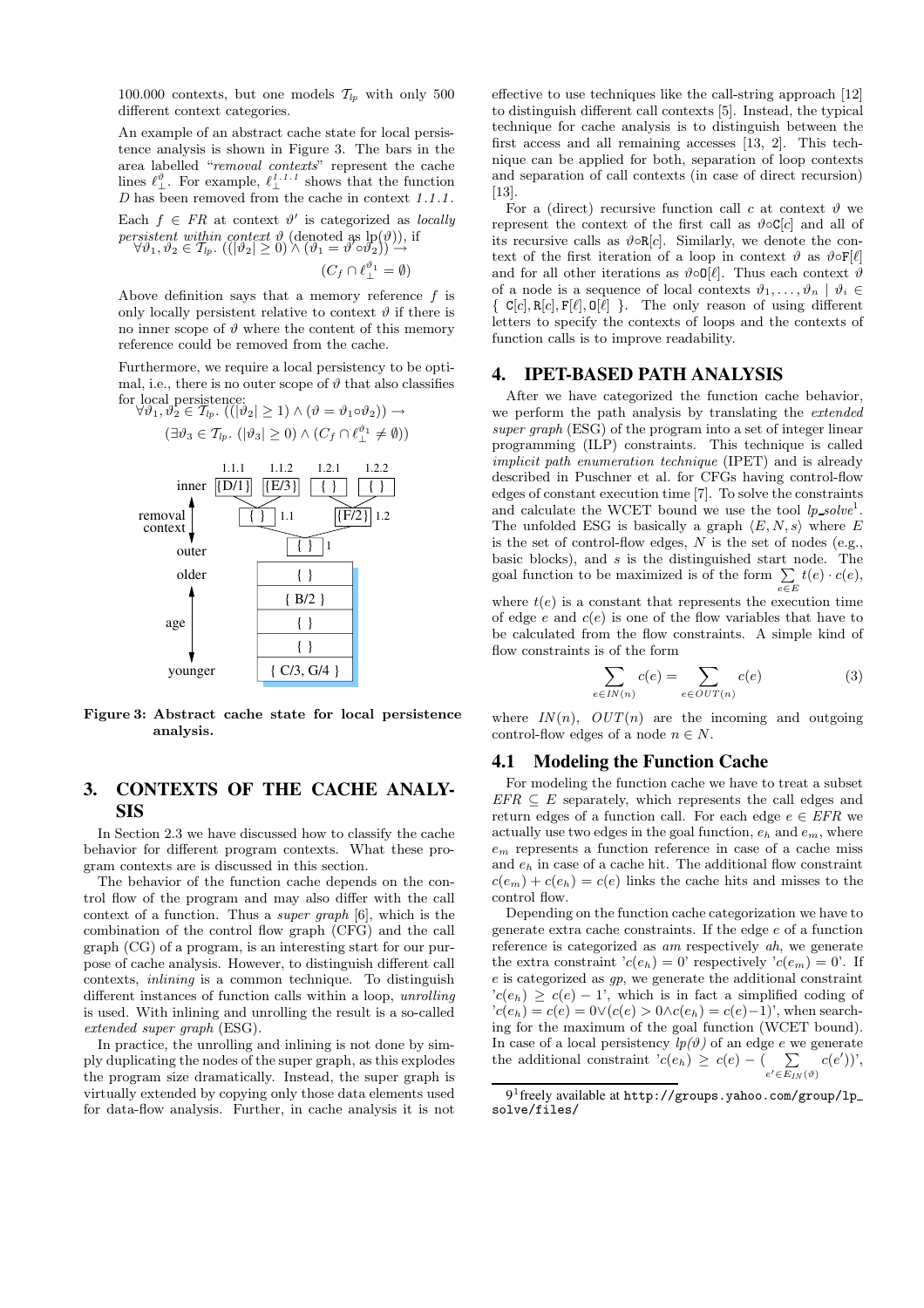| Result | $\it Measured$ | $Calc_{NC}$ | $Calc_{DB}$ | $Calc_{VB}$ |
|--------|----------------|-------------|-------------|-------------|
| Cycles | 12340          | 16238       | 12988       | 12468       |
| Rel.   | $+0\%$         | $+31.6\%$   | $+5.3\%$    | $+1.0\%$    |

**Table 2: Results of WCET analysis**

where  $E_{IN}(\vartheta)$  describes the set of CFG edges leading from an outer context into the context  $\vartheta$ . If e is categorized as *nc*, no additional cache constraint is generated.

Maximizing the goal function given in Equation 3 together with the flow constraints described above, delivers an upper bound of the WCET.

# **5. CASE STUDY**

We evaluate our function cache analysis on the Java processor JOP. JOP is a processor designed to be predictable with respect to WCET. In [10] it was shown that the WCET analysis at the microcode level and showed that the execution time of the bytecode, the instruction set of a Java virtual machine, can be predicted cycle accurate. There are no shared processor resources over bytecode boundaries. Therefore, the processor is free of timing anomalies as found in current RISC processors [4].

We evaluate our analysis on a small, synthetic benchmark, consisting of a few functions, two loops and a *if* statement. This case study is small enough to precisely measure the WCET. However, it is still complex enough to show the benefit of the proposed function cache analysis.

Table 2 compares the results of three different WCET analyzes absolutely and relatively with the measured WCET value:

- Column *CalcNC* shows the WCET value if we assume that the cache behavior is always a miss (a *function cache* that can cache only a single function would behave like this).
- Column *Calc<sub>DB</sub>* shows the result using a simple modeling of a *function cache* consisting of only two blocks. This simple analysis by Schöberl and Perdersen has been described in [11].
- The result of the WCET analysis using the cache modeling described in this paper is shown in column *CalcVB* .

Even this is a simple case study, allowing us to generate the ILP constraints manually, it already shows that the *function cache* modeling of this paper is superior than the previous one. The local persistence analysis of this paper will provide further improvements with case studies of larger size. However, to analyze the performance of the function cache in general, and the performance of the local persistence analysis, additional experiments have to be done.

# **6. RELATED WORK**

There exist several approaches of modeling direct-mapped or set-associative instruction caches for WCET analysis.

Müller et al. used data-flow analysis to mark each instruction with an instruction cache category. The analysis was first done for direct-mapped caches [2]. The authors introduced the cache categories *first miss*, *first hit*, *always miss*,

*first hit*. Caches with unknown behavior where also classified as *always miss*. In subsequent research the authors extended their analysis to set-associative caches.

The implicit path enumeration technique (IPET) based on integer-linear programming (ILP) was introduced by Puschner et al. to analyze programs of arbitrary shape [7].

Li et al. combined the path analysis based on the IPET approach directly with additional ILP constraints describing the cache behavior. The result was an elegant analysis of systems with direct-mapped or set-associative instruction caches [3]. Unfortunately, this combination resulted in quite high analysis times for real-size caches and programs.

Ferdinand et al. describe an instruction cache analysis, whose results are used for path analysis based on ILP [13]. The approach of the authors is quite similar to our approach, as we use a similar cache categorization and a graph unfolding that is comparable to their VIVU (virtual inlining, virtual unrolling) approach. The main new concept of our cache analsis is the local persistence analsis, which has been developed especially for the function cache.

## **7. SUMMARY AND CONCLUSION**

In this paper we have described an analysis technique to statically calculate the WCET of systems with a *function cache*, a special type of instruction cache that stores whole functions only. Compared to other methods of instruction cache modeling we included a special cache categorization, called *local persistency*, denoted as  $\text{lp}(\vartheta)$ . The *local persistency* cache categorization has been developed especially to model the function cache, however, it could be also applied to the analysis of commonly used cache architectures like set-associative caches. A first evaluation with a synthetic case study was done to check that the function cache analysis method works. The WCET analyzability shown in this paper provides evidence that the novel *function cache* is a promising concept of instruction caching.

Future work is to finish the implementation of the described analysis method and then compare it on a collection of benchmarks with existing methods of modeling setassociative instruction caches.

## **8. REFERENCES**

- [1] A. V. Aho, R. Sethi, and J. D. Ullman. *Compilers, Principles, Techniques, and Tools*. Addison-Wesley, June 1997. ISBN 0-201-10088-6.
- [2] R. D. Arnold, F. Mueller, D. Whalley, and M. Harmon. Bounding Worst-Case Instruction Cache Performance. In *Proc. 15th Real-Time Systems Symposium (RTSS)*, pages 172–181, Brookline, Massachusetts, Dec. 1994.
- [3] Y.-T. S. Li, S. Malik, and A. Wolfe. Cache modeling for real-time software: Beyond direct mapped instruction caches. In *Proc. 17th Real-Time Systems Symposium*, pages 254–263. IEEE, Dec. 1996.
- [4] T. Lundqvist and P. Stenström. Timing anomalies in dynamically scheduled microprocessors. In *RTSS '99: Proceedings of the 20th IEEE Real-Time Systems Symposium*, page 12, Washington, DC, USA, 1999. IEEE Computer Society.
- [5] F. Martin, M. Alt, R. Wilhelm, and C. Ferdinand. Experimental comparison of *call string* and *functional* approaches to interprocedural analysis. In *Proc. 7th*